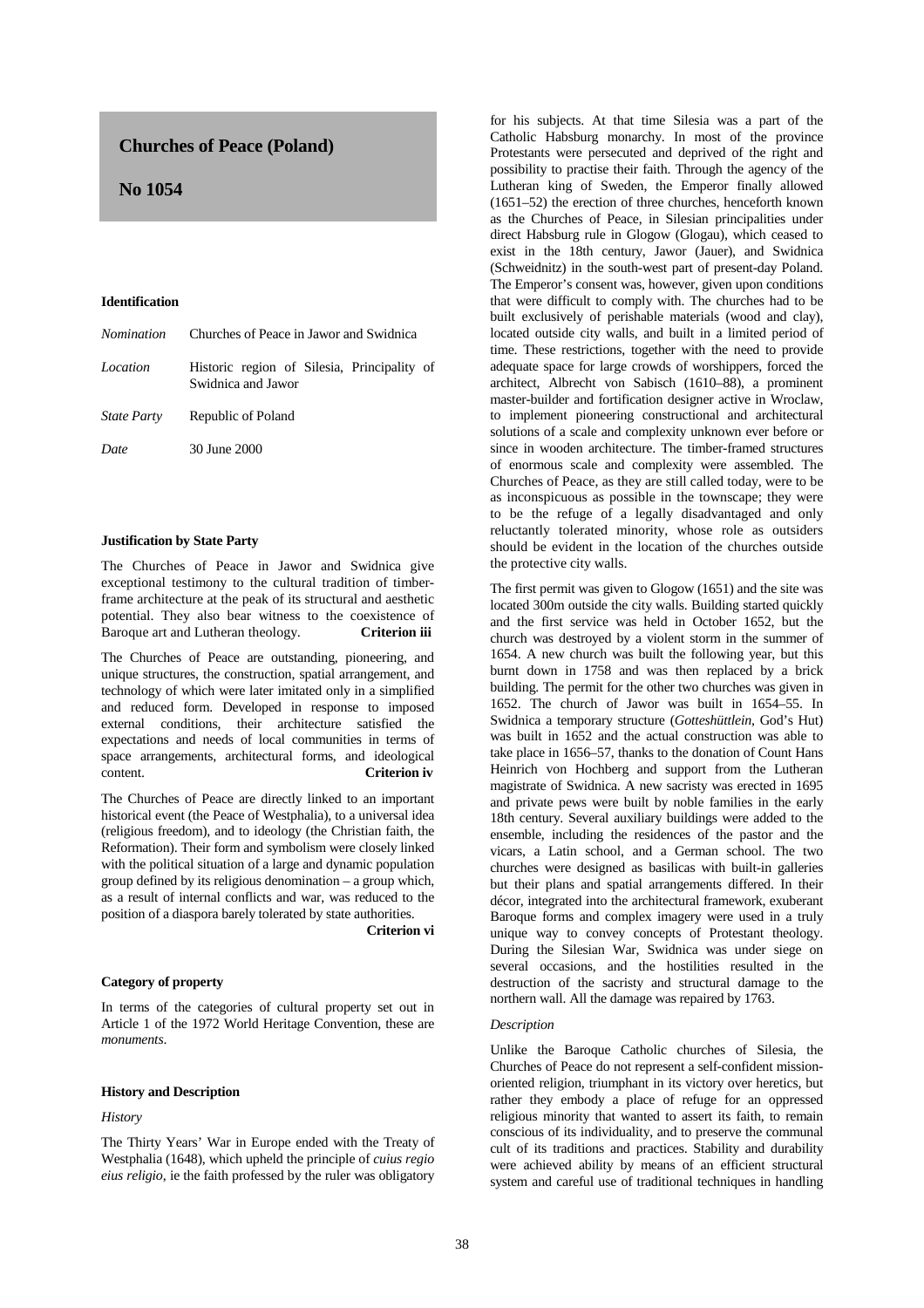the materials and in connecting the individual timbers with one another. The Churches of Peace are among the latest examples of an architecture that combines post-and-beam construction (building with one-piece wall-high posts) with the techniques of halved joints; the structural framework of regularly placed uprights and horizontal connecting rails is reinforced by means of diagonal crossed struts that are inserted in the posts and rails in a way that makes shifting of the structural framework impossible. As post-and-beam buildings, the Churches of Peace are part of a European tradition that goes back to the 12th century (the Norwegian stave churches, one of which found its way to Silesia in the 19th century) and continued into the 18th century (eg the Churches of Grace). The churches in Jawor and Swidnica differ from one another in the character of their floor plans. Both have three aisles, both terminate in a polygonal east end, but whereas in Jawor the eastern end is still a true chancel, in Swidnica it is only the formal remembrance of such: its function has become that of a sacristy.

## **-** THE LUTHERAN CHURCH OF PEACE IN JAWOR

The church was designed by the architect Albert von Sabisch and constructed by the master carpenter Andreas Gamper from Jawor in 1654–55. Located outside the town, the church is surrounded by a park, the former graveyard, with the original layout of tree-lined alleys. The auxiliary buildings occupy a quarter of the site. The church is in the form of a basilica with one nave, two aisles, and a presbytery. The building is a timber-framed structure, filled with vertical wooden chips wrapped in straw and plastered with clay. It is covered with shingle roofs. The bell-tower adjoining the south elevation was erected in 1707 on a rectangular plan, the first storey in brick and the upper storeys timber-framed, with an octagonal helmet on top. The building is 43.3m long and 26.8m wide. Its height from floor to ceiling is 16.4m and externally to the rooftop 23.7m.

The interior has two tiers of principal galleries and two tiers of auxiliary galleries. The auxiliary galleries were added in the 18th century. The galleries are divided by screens and partitions into a complex system of interconnected pews for local nobility and craft guilds. The original polychrome decoration consists of ornaments in tones of white and blue and of 143 biblical scenes with inscriptions. The paintings, inspired by Mathias Merian, were executed by Georg Flegel. Similar decoration is also on the auxiliary galleries, and the décor is supplemented by cartouches bearing coats of arms. The high altar (1672) is a multi-storeyed structure executed by the workshop of Michael Schneider of Landshut.

### **-** THE LUTHERAN CHURCH OF PEACE IN SWIDNICA

The church was designed by the same architect as the Church of Jawor, Albert von Sabisch, and built by master carpenters Andreas Gamper (from Jawor) and Kaspar Konig (from Swidnica) in 1656–57. It is located north of the town centre and was incorporated into the outer ring of fortifications in the mid-18th century. The polygonal site is occupied by the churchyard with its original layout and surrounded by walls. The auxiliary buildings include the residence of the head pastor, the vicarage, and two schools. The church is in the form of a basilica with a transept and four tiers of galleries. Its plan is close to a Greek cross. The structure is similar to the Jawor church. The church is 45.1m long and 20.9m wide; the nave is 11.5m wide and 14.5m high. Externally the building is 22.5m tall. The polychrome decoration of the interior, started in 1693 under the direction of Christian Sussenbach, was inspired by the Bible. The high altar was executed in 1752 by the sculptor Gottfried August Hoffman, replacing an old altarpiece, and he also built the pulpit. The main organ was built by Christoph Klose in 1666–69; it was repaired several times in the 18th century and more recently in 1834.

#### **Management and Protection**

#### *Legal status*

The churches of Jawor and Swidnica are both property of the Diocese of Wroclaw.

The Church of Jawor and its surrounding area (former cemetery and a Soviet army cemetery) are legally protected as monuments (No 990/173/L, as of 1963). The current master plan contains provisions for the protection of the site (1988, amended in 1994 and 1996).

The Church of Swidnica and its auxiliary buildings are legally protected as monuments (No 9/131 of 1950) and have been placed in Zone A (strict conservation and archaeological protection) of the historic town, designated in the current master plan (1994).

#### *Management*

The Churches of Jawor and Swidnica are regularly used for religious purposes and there is no intention to change this. The general management and routine maintenance are carried out and financed by the respective parishes. There are no particular environmental pressures that would threaten the churches.

The conservation management of the church of Jawor is the responsibility of the Lower Branch of Historical Monuments Protection Service in Legnica and in the case of Swidnica of the corresponding office in Walbrzych. The protection is supervised by the Voivodship Conservator's office in Wroclaw and the Commissioner for Historic Monuments in Warsaw. Regular monitoring is carried out by specialists.

Both churches are currently subject to a comprehensive conservation programme by the Deutsches Zentrum für Handwerk und Denkmalpflege, Probstei Johannesberg, Fulda e.V. The programmes are implemented in close collaboration with the Institute of Science of Historical Works of Art and Conservation Techniques of the Nicolaus Copernicus University in Torun; the conservation of decorations is the responsibility of the Department of Conservation of the Polychrome Paintings and Sculpture and the Department of Conservation of Paper and Leather.

Both churches are included in regional and local tourism development plans. The sites are accessible to groups and individual visitors, and have the necessary facilities. Most visitors come from Germany, the Czech Republic, and Austria, and amount to 12,000 per year in Jawor and 24,000 in Swidnica.

## **Conservation and Authenticity**

#### *Conservation history*

The embellishment and decoration of both churches lasted well into the 18th century, including additional structures on the site. In Jawor some major repairs were undertaken in the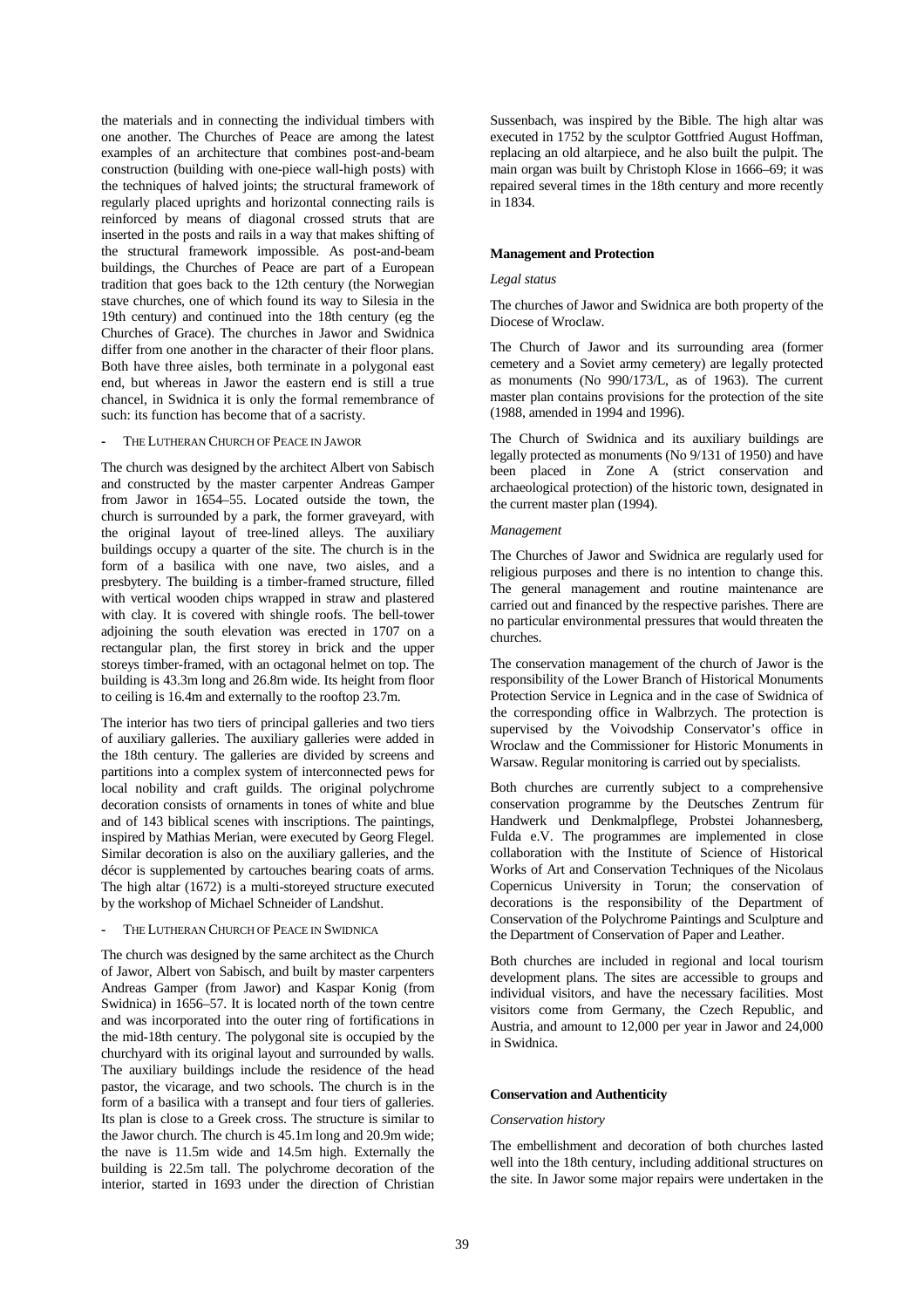occasion of the anniversaries in 1852 and 1902. Recognizing the significance of the building, special care was taken to minimize interference with the original structure, but involving repair and replacement of fillings and clay renderings. The church had structural deformations and, because of the lack of proper maintenance during and after World War II, its condition caused serious concern in the 1970s. Thorough survey and recording were undertaken in this period, followed by the development of conservation programmes in the 1980s. An immediate result was the reinforcement of the deformed central roof trusses, thus preventing further deterioration and without compromising the authenticity of the building.

In the case of Swidnica, the Seven Years' War and the siege by the Prussian army in 1762 caused considerable damage to the church. The facade away from the city received so many direct hits that large parts had to be renewed during repairs the year after the peace treaty. The new sections were harmoniously integrated with the existing structure but using joinery characteristic of the 18th century. A new timber-framed sacristy was also built. As in Jawor, further repairs were carried out in 1852 and 1902. In 1852, a new porch was added to the sacristy and the so-called nuptial hall was built, both in neo-Gothic style. A baptism hall was built inside the church. In 1902 the main entrances received timber-framed porches. Structural repairs were as a rule limited to the replacement of individual members and the construction has remained basically that of 18th century. The timber structure was stabilized and consolidated in the 1960s and 1970s and the shingle roof was replaced.

Both churches are currently subject to conservation programmes, in two parts, one dealing with structural consolidation and the other with interior decoration and furnishings. The structural work will be completed in the near future. The conservation of the décor has been initiated with a pilot phase and will be continued subject to obtaining funds.

## *Authenticity*

Both Churches of Peace have a very high degree of historical authenticity. Their basic historic fabric and their formal appearance have remained unchanged since they were built. Any later elements in the interior fit in well with the older components in the existing architecture and form an artistic whole. The construction and roof forms of the external additions are adapted to those of the main building. Although the churches have had some restoration, this has been carried out in a correct and respectful manner. Lutheran services have continued being held in both Churches of Peace without interruption since the time of construction, and their relationship with the setting has remained intact. The churches can therefore be judged to pass the test of authenticity.

## **Evaluation**

# *Action by ICOMOS*

An ICOMOS expert mission visited the site in January 2001, and ICOMOS scientific committees were consulted on the quality of the architecture concerned.

#### *Qualities*

Protestant churches were generally built in simple forms, avoiding excessive decoration. In the case of Silesia, with an impact of the Counter-Reformation, the Churches of Peace were the only Lutheran churches in an otherwise Catholic context. Because of the context and an obvious competition between the two religions, these churches set out to match the Baroque language used by the Catholics. This resulted in a unique phenomenon in Europe both ideologically and artistically, and gave a particular significance to these buildings.

The two churches are the only examples of their kind. They have been built using old traditional techniques, but reaching exceptional dimensions which have required high technical mastery as well as outstanding quality in their architecture. The buildings, in fact, should not be considered vernacular but as outstanding examples of 17th century architecture.

#### *Comparative analysis*

Before proposing the properties for inscription, the State Party carried out a thorough comparative study. It is understood that the two extant Churches of Peace represent a particular phenomenon in the history of art and architecture with no real analogies elsewhere. This is due not only to the ideological and artistic content of their design and construction but also to their size and type of construction.

The scale of the Churches of Peace is nearly matched by only two other wooden churches. The Lutheran church of the Holy Ghost in Clausthal, Lower Saxony, consecrated in 1642, is a hall church with two aisles and two tiers of galleries. It is 36.5m long and 17.7m wide, with an overall height of 19.5m, and accommodates some 2200 persons. The Lutheran church in Kerimäki, Finland, was built entirely in wood in 1848. This building has a cross plan with a dome over the crossing. The main nave is 45m long and the transept 42m long; the building is 24m high to the rooftop. In the past it could accommodate 3600 persons; now this has been reduced to 3300. Jawor with its 6000 seats and Swidnica with 7500 thus represent the largest existing wooden church buildings.

The study indicates that most timber-framed buildings have followed a simple scheme without aisles. There are few examples of larger hall churches, and the basilica type is the most complex. Of the two Churches of Peace, the plan of Swidnica is the more complicated owing to its large transept. A limited number of timber-framed churches with similar structural system were erected in the early 18th century (Freystadt, Sagan, Wroclaw, Voigtsdorf, Leipe, Guhrau) but all of these have since been destroyed or demolished. The only existing ones of this type are the two Churches of Peace. Considering the required size of the churches and the conditions imposed on building materials, the builders had to use the utmost inventiveness to apply time-tested carpentry techniques at this scale, resulting in a sophisticated use of such technology.

The other wooden church buildings on the World Heritage List include the medieval Urnes Stave Church (inscribed on the List in 1979: criteria i, ii, iii) in Norway, Kizhi Pogost (1990: i, iv, v) in the Russian Federation (Carelia), Petäjävesi Old Church (1994: iv) in Finland, built by a peasant master builder in 1763–64; the Wooden Churches of Maramures (1999: iv) in Romania, and the Churches of